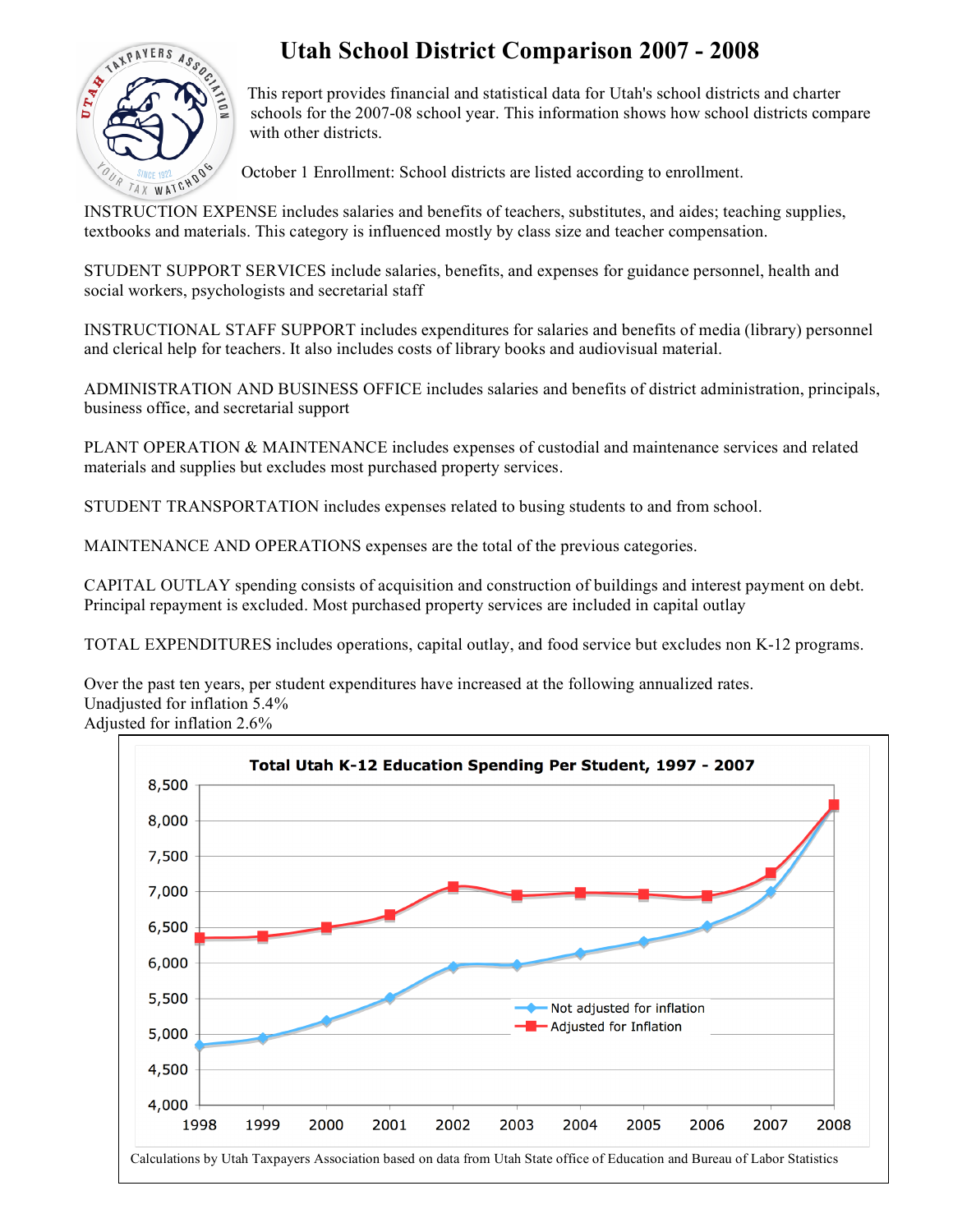## Utah School District Comparison, 2007 - 2008

|                  |              | Instruction | <b>Instruction</b> |                          |       | Supporting Services Per Student |       |         | <b>Total</b>     |                  |                 |          | Total       | Average      |       |                              |           | <b>Teachers</b> | Assessed    | 2008-09  | Tax Rate    |
|------------------|--------------|-------------|--------------------|--------------------------|-------|---------------------------------|-------|---------|------------------|------------------|-----------------|----------|-------------|--------------|-------|------------------------------|-----------|-----------------|-------------|----------|-------------|
|                  | October 2007 | Expense     | as Pct.            | Student                  | Media | <b>Business</b>                 | Plant | Student | <b>M &amp; O</b> | <b>Nutrition</b> | <b>Interest</b> | Facility | Spending    | Teacher      |       | <b>Revenues - Operations</b> |           | as Pct          | Valuation   | Property | as % State  |
| District         | Enrollment   | Per Student | M&O                | Services                 | Instr | Admin                           | 0 & M | Trans   | Per Student      |                  |                 | Consti   | Per Student | Compensatioı | State | Local                        | Federal   | of Total        | Per Student | Tax Rate | Avg excl BL |
| Jordan           | 80,187       | 3,772       | 68%                | 164                      | 352   | 530                             | 519   | 184     | 5,521            | 322              | 147             | 1,582    | 7,571       | 62,555       | 67%   | 27%                          | 6%        | 51%             | 390,342     | 0.006150 | 106%        |
| Granite          | 67,948       | 4,088       | 69%                | 278                      | 290   | 522                             | 567   | 141     | 5,886            | 321              | $\Omega$        | 871      | 7,079       | 61,356       | 66%   | 26%                          | 9%        | 52%             | 354,316     | 0.005316 | 88%         |
| Davis            | 64,551       | 4,200       | 70%                | 204                      | 260   | 567                             | 547   | 193     | 5,971            | 321              | 208             | 1,063    | 7,564       | 69,330       | 72%   | 23%                          | 5%        | 50%             | 236,600     | 0.006764 | 119%        |
| Alpine           | 58,665       | 4,142       | 74%                | 160                      | 240   | 448                             | 388   | 191     | 5,570            | 285              | 260             | 1,567    | 7,682       | 63,511       | 70%   | 24%                          | 6%        | 51%             | 272,934     | 0.007057 | 126%        |
| Weber            | 30,097       | 3,984       | 70%                | 212                      | 102   | 674                             | 522   | 215     | 5,709            | 387              | 133             | 722      | 6,952       | 65,181       | 77%   | 18%                          | 5%        | 53%             | 255,630     | 0.005458 | 91%         |
| Nebo             | 26,588       | 4,002       | 69%                | 305                      | 197   | 578                             | 404   | 291     | 5,776            | 314              | 325             | 1,898    | 8,313       | 64,319       | 74%   | 20%                          | 6%        | 48%             | 220,649     | 0.008150 | 149%        |
| Washington       | 25,295       | 4,099       | 69%                | 271                      | 278   | 572                             | 503   | 205     | 5,928            | 289              | 375             | 2,905    | 9,496       | 61,636       | 63%   | 31%                          | 6%        | 56%             | 524,526     | 0.005637 | 95%         |
| Salt Lake        | 23,536       | 5,155       | 70%                | 253                      | 569   | 595                             | 618   | 220     | 7,409            | 488              | 262             | 1,213    | 9,372       | 69,488       | 50%   | 41%                          | 8%        | 45%             | 802,840     | 0.004937 | 80%         |
| Cache            | 14,194       | 4,455       | 71%                | 154                      | 266   | 499                             | 453   | 454     | 6,281            | 343              | 258             | 1,008    | 7,889       | 68,143       | 75%   | 20%                          | 6%        | 46%             | 206,949     | 0.005982 | 102%        |
| Provo            | 13,083       | 5,258       | 76%                | 252                      | 116   | 738                             | 380   | 183     | 6,927            | 328              | 212             | 1,749    | 9,217       | 66,033       | 63%   | 28%                          | 9%        | 48%             | 377,139     | 0.006214 | 107%        |
| Tooele           | 12,988       | 4,000       | 70%                | 218                      | 153   | 463                             | 627   | 244     | 5,705            | 355              | 401             | 2,700    | 9,161       | 58,232       | 79%   | 16%                          | 5%        | 52%             | 195,469     | 0.008411 | 155%        |
| Ogden            | 12,603       | 4,077       | 61%                | 417                      | 901   | 601                             | 532   | 144     | 6,672            | 472              | 243             | 3,840    | 11,227      | 73,560       | 67%   | 19%                          | 14%       | 52%             | 246,061     | 0.007453 | 134%        |
| <b>Box Elder</b> | 10,931       | 4,249       | 71%                | 214                      | 120   | 485                             | 575   | 334     | 5,977            | 353              | 26              | 239      | 6,596       | 61,778       | 76%   | 19%                          | 5%        | 50%             | 242,848     | 0.007567 | 137%        |
| Iron             | 8,643        | 4,200       | 69%                | 201                      | 207   | 546                             | 612   | 304     | 6,070            | 312              | 278             | 489      | 7,149       | 58,255       | 68%   | 25%                          | 8%        | 45%             | 478,020     | 0.005116 | 84%         |
| Murray           | 6,426        | 4,167       | 68%                | 317                      | 257   | 694                             | 570   | 128     | 6,134            | 328              | 169             | 719      | 7,351       | 72,087       | 62%   | 33%                          | 6%        | 50%             | 513,575     | 0.004794 | 77%         |
| Uintah           | 5,952        | 4,459       | 66%                | 241                      | 92    | 855                             | 627   | 511     | 6,784            | 405              | 167             | 3,940    | 11,296      | 73,155       | 62%   | 28%                          | 10%       | 46%             | 589,807     | 0.005961 | 102%        |
| Logan            | 5,755        | 5,408       | 78%                | 111                      | 220   | 530                             | 448   | 229     | 6,947            | 413              | 158             | 860      | 8,377       | 68,974       | 65%   | 25%                          | 10%       | 48%             | 313,502     | 0.007304 | 131%        |
| Wasatch          | 4,588        | 5,083       | 74%                | 147                      | 95    | 657                             | 613   | 302     | 6,896            | 324              | 726             | 6,499    | 14,445      | 68,895       | 53%   | 42%                          | 4%        | 49%             | 787,854     | 0.005732 | 97%         |
| Sevier           | 4,475        | 5,017       | 74%                | 137                      | 71    | 621                             | 598   | 319     | 6,764            | 402              | 163             | 986      | 8,315       | 60,699       | 72%   | 18%                          | 10%       | 49%             | 250,902     | 0.006210 | 107%        |
| Park City        | 4,443        | 5,644       | 66%                | 323                      | 165   | 006                             | ,008  | 349     | 8,495            | 333              | 307             | 2,592    | 11,728      | 76,926       | 19%   | 79%                          | 3%        | 51%             | 2,338,981   | 0.003895 | 57%         |
| Duchesne         | 4,224        | 4,375       | 63%                | 211                      | 306   | 645                             | 946   | 461     | 6,945            | 372              | 170             | 848      | 8,335       | 60,185       | 70%   | 22%                          | 8%        | 47%             | 331.451     | 0.007256 | 130%        |
| Carbon           | 3,562        | 5,346       | 66%                | 410                      | 163   | 962                             | 789   | 378     | 8,048            | 413              | 160             | 663      | 9,284       | 69,246       | 55%   | 37%                          | 8%        | 44%             | 627,506     | 0.005633 | 95%         |
| So. Sanpete      | 2,911        | 5,492       | 74%                | 171                      | 325   | 504                             | 615   | 276     | 7,383            | 410              | 47              | 827      | 8,668       | 67,968       | 76%   | 17%                          | 7%        | 41%             | 164.640     | 0.008304 | 152%        |
| Millard          | 2,852        | 6,071       | 69%                | 161                      | 161   | 776                             | 970   | 597     | 8,736            | 512              | 30              | 311      | 9,589       | 77,228       | 57%   | 37%                          | 6%        | 47%             | 653,964     | 0.005649 | 95%         |
| San Juan         | 2,844        | 7,477       | 60%                | 431                      | 730   | 1.145                           | 1,833 | 808     | 12,424           | 528              | 80              | 568      | 13,600      | 71,691       | 57%   | 19%                          | 24%       | 44%             | 256,142     | 0.007717 | 140%        |
| No. Sanpete      | 2,340        | 4,631       | 63%                | 143                      | 617   | 914                             | 593   | 396     | 7,293            | 446              | 50              | 289      | 8,079       | 66,778       | 70%   | 19%                          | 11%       | 47%             | 243,913     | 0.005836 | 99%         |
| Emery            | 2,262        | 5,970       | 67%                | 198                      | 161   | 950                             | 1,190 | 429     | 8,897            | 375              | 22              | 411      | 9,705       | 75,438       | 56%   | 39%                          | 5%        | 48%             | 727,104     | 0.005361 | 89%         |
| Morgan           | 2,183        | 4,074       | 72%                | 92                       | 133   | 643                             | 409   | 344     | 5,693            | 321              | 573             | 9,759    | 16,347      | 62,846       | 75%   | 21%                          | 4%        | 55%             | 369,205     | 0.005252 | 86%         |
| Juab             | 2,147        | 4,360       | 73%                | 130                      | 241   | 534                             | 575   | 170     | 6,009            | 409              | 447             | 5,951    | 12,817      | 63,981       | 72%   | 22%                          | 6%        | 48%             | 325,423     | 0.007609 | 137%        |
| Beaver           | 1,562        | 4,623       | 64%                | 594                      | 33    | 943                             | 724   | 332     | 7,249            | 341              | 357             | 240      | 8,186       | 67,290       | 69%   | 26%                          | 5%        | 48%             | 368,105     | 0.006509 | 114%        |
| Grand            | 1,486        | 4,581       | 66%                | 340                      | 150   | 990                             | 575   | 311     | 6,948            | 377              | 172             | 513      | 8,011       | 59,489       | 62%   | 31%                          | 7%        | 43%             | 697,714     | 0.006163 | 106%        |
| So. Summitt      | 1,374        | 5,241       | 66%                | 198                      | 244   | 1,030                           | 754   | 429     | 7,896            | 236              | 156             | 468      | 8,756       | 68,284       | 48%   | 48%                          | 4%        | 48%             | 1,163,733   | 0.005901 | 101%        |
| Kane             | 1,178        | 6,669       | 66%                | 296                      | 292   | 1,250                           | 966   | 601     | 10,075           | 397              | 368             | 533      | 11,372      | 69,538       | 59%   | 37%                          | 5%        | 44%             | 1,270,873   | 0.003567 | 50%         |
| No. Summitt      | 1,000        | 5,918       | 73%                | 178                      | 132   | 823                             | 456   | 633     | 8,140            | 372              | 465             | 1,073    | 10,051      | 72,596       | 60%   | 36%                          | 4%        | 44%             | 1,116,220   | 0.004871 | 78%         |
| Garfield         | 933          | 7,742       | 69%                | 206                      | 97    | 1,605                           | ,193  | 436     | 11,280           | 456              | 303             | 771      | 12,811      | 73,517       | 73%   | 21%                          | 6%        | 43%             | 555,332     | 0.005782 | 98%         |
| Wayne            | 548          | 6,145       | 67%                | 181                      | 253   | 1,237                           | 811   | 557     | 9,183            | 433              |                 | 457      | 10,073      | 66,201       | 82%   | 11%                          | 6%        | 48%             | 390,128     | 0.003476 | 48%         |
| Rich             | 431          | 8,071       | 69%                | 195                      | 376   | 1,675                           | 557   | 890     | 11,765           | 610              | 423             | 1,320    | 14,117      | 74,063       | 60%   | 36%                          | 4%        | 55%             | 1,490,689   | 0.003273 | 44%         |
| Piute            | 300          | 9,097       | 67%                | $\overline{\phantom{a}}$ | 101   | 1,949                           | 1,244 | 1,110   | 13,502           | 652              | 24              | 541      | 14,718      | 65,216       | 82%   | 13%                          | 5%        | 45%             | 271,102     | 0.003613 | 51%         |
|                  | 238          | 9,967       | 63%                | 306                      | 1,009 | 2,495                           | 1,512 | 517     | 15,805           | 487              | 77              | 231      | 16,599      | 75,963       | 88%   | 9%                           | 3%        | 53%             | 133,850     | 0.009218 | 172%        |
| Tintic           | 134          | 11,311      | 53%                | 413                      | 1,080 | 3,352                           | 3,419 | 1,683   | 21,258           | 637              | 99              | 2,651    | 24,646      | 70,889       | 67%   | 29%                          | 3%        | 39%             | 1,666,311   | 0.004050 | 61%         |
| Daggett          |              |             |                    |                          |       |                                 |       |         |                  |                  |                 |          |             |              |       |                              |           |                 |             |          |             |
| District total   | 515,457      | 4,286       | 70%                | 223                      | 279   | 581                             | 543   | 229     | 6,142            | 342              | 196             | 1,512    | 8,191       | 66,397       | 67%   | 26%                          | 7%        | 50%             | 377,119     | 0.005877 | 100%        |
| Charter total    | 22,196       | 3,492       | 68%                | 235                      | 161   | 904                             | 344   | 36      | 5,173            | 115              | 368             | 3,324    | 8,980       | 47,016       | 88%   | 5%                           | 7%        | 55%             | N/A         | N/A      | N/A         |
| State total      | 537,653      | 4,254       | 70%                | 223                      | 275   | 594                             | 535   | 221     | 6,102            | 332              | 203             | 1,587    | 8,224       | 63,726       | 68%   | 25%                          | <b>7%</b> | 50%             | N/A         | N/A      | N/A         |

Calculations by Utah Taxpayers Association based on data from Utah State Office of Education and Utah State Tax Commission

1. Districts are listed by enrollment in descending order. Enrollment excludes youth-in-custody (YIC)

2. Facility lease/rental payments (90%) that officially appear in Fund 10 (operations) function 2600 facility O&M object 400 purchased property are treated as facility capital costs

3. Teacher compensation includes salaries and benefits. Statewide average is FTE-weighted median

4. Grand totals are effective statewide averages

5. Assessed valuation is adjusted for RDA diversions

6. Tax rate comparison excludes statewide basic levy of 0.001250

7. To avoid double counting, construction expenses and interest are included, but bond principle payment is excluded